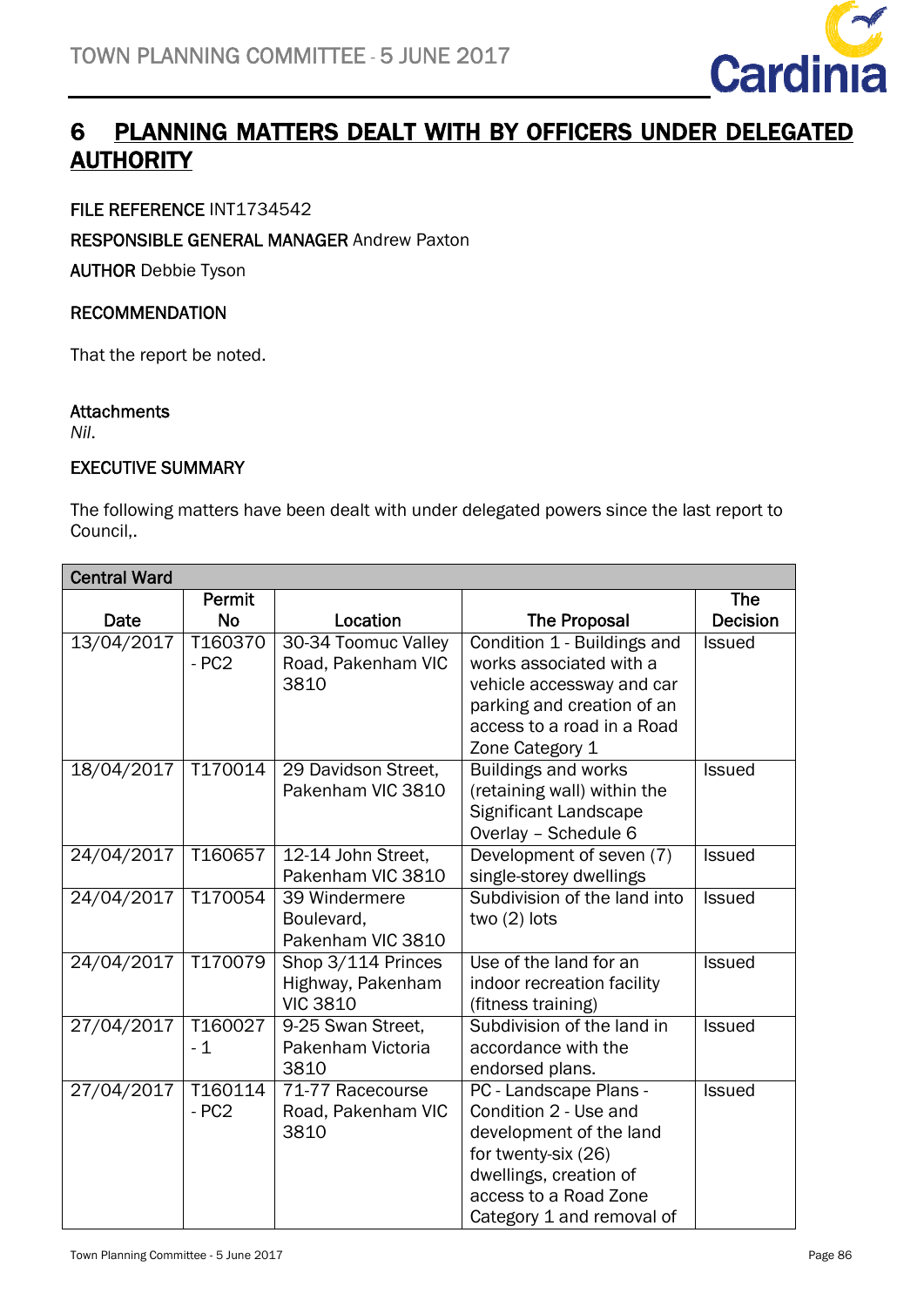

|            |         |                                          | native vegetation                                   |               |
|------------|---------|------------------------------------------|-----------------------------------------------------|---------------|
|            |         |                                          |                                                     |               |
|            |         |                                          |                                                     |               |
| 2/05/2017  | T160482 | 4 Hosking Court,                         | The subdivision of the land                         | <b>Issued</b> |
|            |         | Pakenham VIC 3810                        | into two (2) lots                                   |               |
| 3/05/2017  | T150581 | 61 Ryan Road,                            | Section 173 Agreement -                             | <b>Issued</b> |
|            | $-PC1$  | Pakenham Victoria                        | Subdivision of the land into                        |               |
|            |         | 3810                                     | two $(2)$ lots                                      |               |
| 3/05/2017  | T170135 | 70 Skyline Drive,                        | <b>Buildings and works</b>                          | Lapsed        |
|            |         | Officer VIC 3809                         | (dwelling) within a                                 |               |
|            |         |                                          | Significant Landscape                               |               |
|            |         |                                          | Overlay SLO6                                        |               |
| 2/05/2017  | T160709 | 5 Corporate Terrace,                     | Construction of two (2)                             | Issued        |
|            | $-PC1$  | Pakenham VIC 3810                        | warehouses and                                      |               |
|            |         |                                          | associated works                                    |               |
| 5/05/2017  | T170131 | 18 Sharnet Circuit,<br>Pakenham VIC 3810 | <b>Building and works</b><br>associated with        | <b>Issued</b> |
|            |         |                                          | warehouses and ancillary                            |               |
|            |         |                                          | offices                                             |               |
| 8/05/2017  | T090167 | Lot A Southeast                          | The development of the                              | <b>Issued</b> |
|            | $-1$    | Boulevard,                               | land for the purpose of an                          |               |
|            |         | Pakenham Victoria                        | electronic major                                    |               |
|            |         | 3810                                     | promotions sign generally                           |               |
|            |         |                                          | in accordance with the                              |               |
|            |         |                                          | approved plans                                      |               |
| 8/05/2017  | T160815 | 31 Kingston Avenue,                      | Development of a second                             | <b>Issued</b> |
|            |         | Pakenham VIC 3810                        | dwelling to the rear of the                         |               |
|            |         |                                          | existing dwelling and                               |               |
|            |         |                                          | alterations and additions to                        |               |
|            |         |                                          | the existing dwelling                               |               |
| 8/05/2017  | T160577 | Ascot Park Drive,                        | The use and development                             | Refused       |
|            |         | Pakenham VIC 3810                        | of a supermarket, service                           |               |
|            |         |                                          | station, 7 food and drink                           |               |
|            |         |                                          | premises, 3 convenience                             |               |
|            |         |                                          | restaurants, 6 offices,<br>development of buildings |               |
|            |         |                                          | and works including 37                              |               |
|            |         |                                          | dwellings and 3                                     |               |
|            |         |                                          | convenience shops,                                  |               |
|            |         |                                          | variation to car parking,                           |               |
|            |         |                                          | access to a Road Zone,                              |               |
|            |         |                                          | Category 1 and Advertising                          |               |
|            |         |                                          | Signage                                             |               |
| 10/05/2017 | T170044 | Caversham Drive                          | Development of the land                             | <b>Issued</b> |
|            |         | (proposed Lot 421                        | for three (3) dwellings and                         |               |
|            |         | Garland Street),                         | associated works in                                 |               |
|            |         | Pakenham VIC 3810                        | accordance with the                                 |               |
|            |         |                                          | endorsed plans.                                     |               |
| 11/05/2017 | T160682 | 28 Commercial Drive,                     | Staged subdivision of the                           | <b>Issued</b> |
|            |         | Pakenham VIC 3810                        | land into two (2) lots                              |               |
| 11/05/2017 | T160683 | 2 Southeast                              | Re-subdivision of land into                         | <b>Issued</b> |
|            |         | Boulevard,                               | three (3) lots and variation                        |               |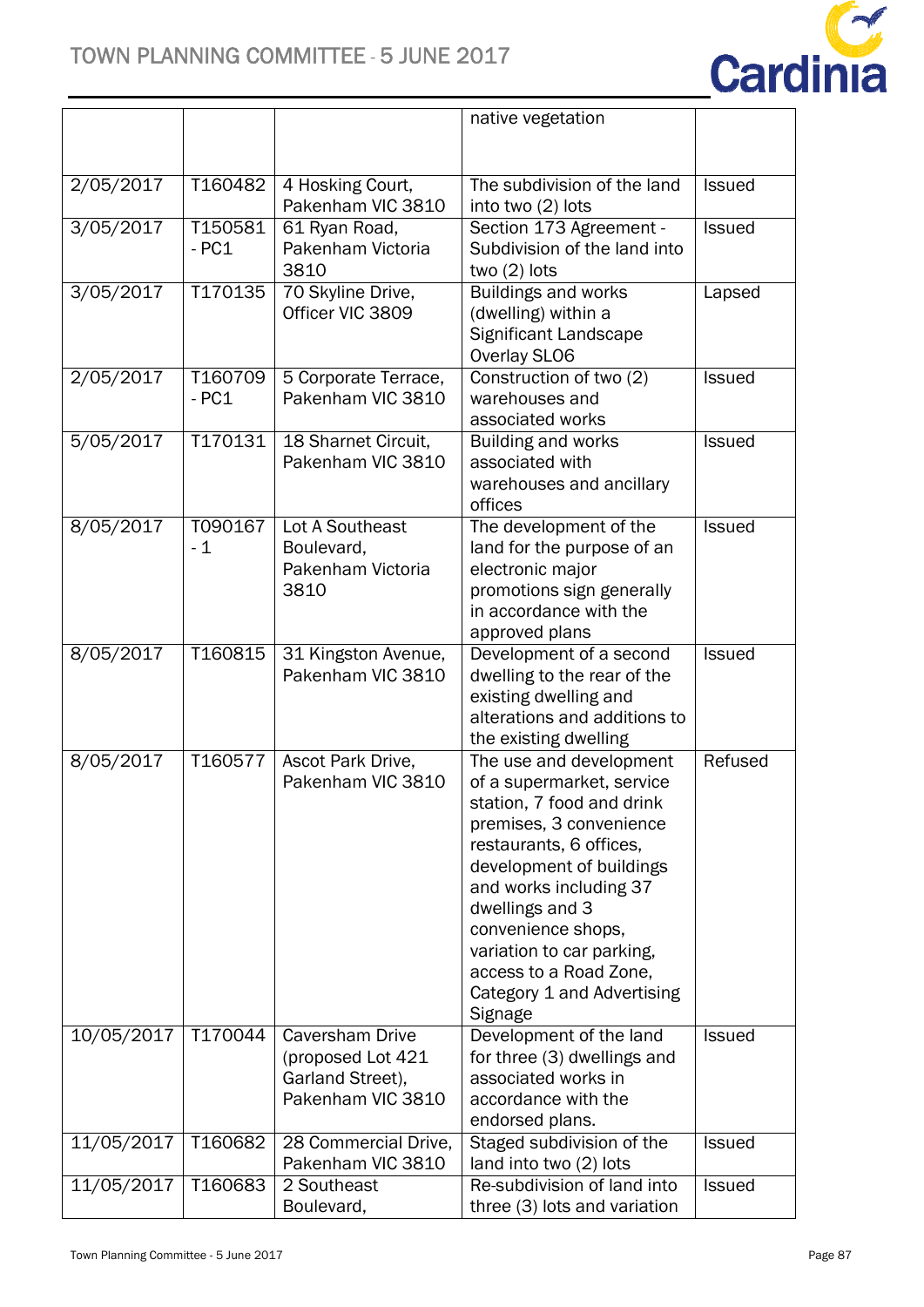

|            |                               | Pakenham VIC 3810                                                                           | of an easement                                                                                                                                                                                                           |               |
|------------|-------------------------------|---------------------------------------------------------------------------------------------|--------------------------------------------------------------------------------------------------------------------------------------------------------------------------------------------------------------------------|---------------|
| 11/05/2017 | T170137                       | Corporate Terrace,<br>Pakenham VIC 3810                                                     | Construction of two (2)<br>warehouses and<br>associated buildings and<br>works                                                                                                                                           | Issued        |
| 11/05/2017 | T170138                       | Lot A PS721508<br>(proposed Lot 3<br>PS735759L),<br>Corporate Terrace,<br>Pakenham VIC 3810 | Construction of one (1)<br>warehouse and associated<br>buildings and works                                                                                                                                               | <b>Issued</b> |
| 11/05/2017 | T <sub>160631</sub><br>$-PC1$ | 5 Wadsley Avenue,<br>Pakenham VIC 3810                                                      | Condition 1 - Development<br>of a second dwelling to the<br>rear of the existing dwelling<br>and alterations and<br>additions to the existing<br>dwelling                                                                | <b>Issued</b> |
| 12/05/2017 | T160706                       | 6 Kingston Avenue,<br>Pakenham VIC 3810                                                     | The subdivision of the land<br>into two (2) lots                                                                                                                                                                         | <b>Issued</b> |
| 12/05/2017 | T170210                       | 76 Skyline Drive,<br>Officer VIC 3809                                                       | <b>Buildings and works</b><br>(dwelling) within the<br>Significant Landscape<br>Overlay - Schedule 6                                                                                                                     | <b>Issued</b> |
| 15/05/2017 | T160790                       | 11 Industrial Drive,<br>Pakenham VIC 3810                                                   | Development of the land<br>for Industry (pre-cast<br>concrete manufacturing),<br>ancillary offices, associated<br>display area, display of<br>advertising signage and<br>reduction in on-site car<br>parking (61 spaces) | <b>Issued</b> |
| 15/05/2017 | T160081<br>$-PC1$             | 116 Toomuc Valley<br>Road, Pakenham<br>Victoria 3810                                        | Plans to Comply -<br>Landscape Plans Condition<br>1 - Development of the<br>land for seventeen (17)<br>dwellings and associated<br>earthworks and native<br>vegetation removal                                           | <b>Issued</b> |
| 15/05/2017 | T160737                       | 1 Priscilla Place,<br>Pakenham VIC 3810                                                     | Development of the land<br>for three (3) dwellings                                                                                                                                                                       | <b>Issued</b> |
| 15/05/2017 | T170165                       | 41 Highland Drive,<br>Pakenham VIC 3810                                                     | Subdivision of the land                                                                                                                                                                                                  | <b>Issued</b> |
| 15/05/2017 | T170193                       | 19 Skyline Drive,<br>Officer VIC 3809                                                       | <b>Buildings and works</b><br>(dwelling) within the<br>Significant Landscape<br>Overlay - Schedule 6                                                                                                                     | <b>Issued</b> |
| 15/05/2017 | T170219                       | 29 Skyline Drive,<br>Officer VIC 3809                                                       | Buildings and works<br>(dwelling) within the<br>Significant Landscape<br>Overlay - Schedule 6                                                                                                                            | <b>Issued</b> |
| 16/05/2017 | T170231                       | 14 Edan Court,<br>Pakenham VIC 3810                                                         | Garage                                                                                                                                                                                                                   | Withdrawn     |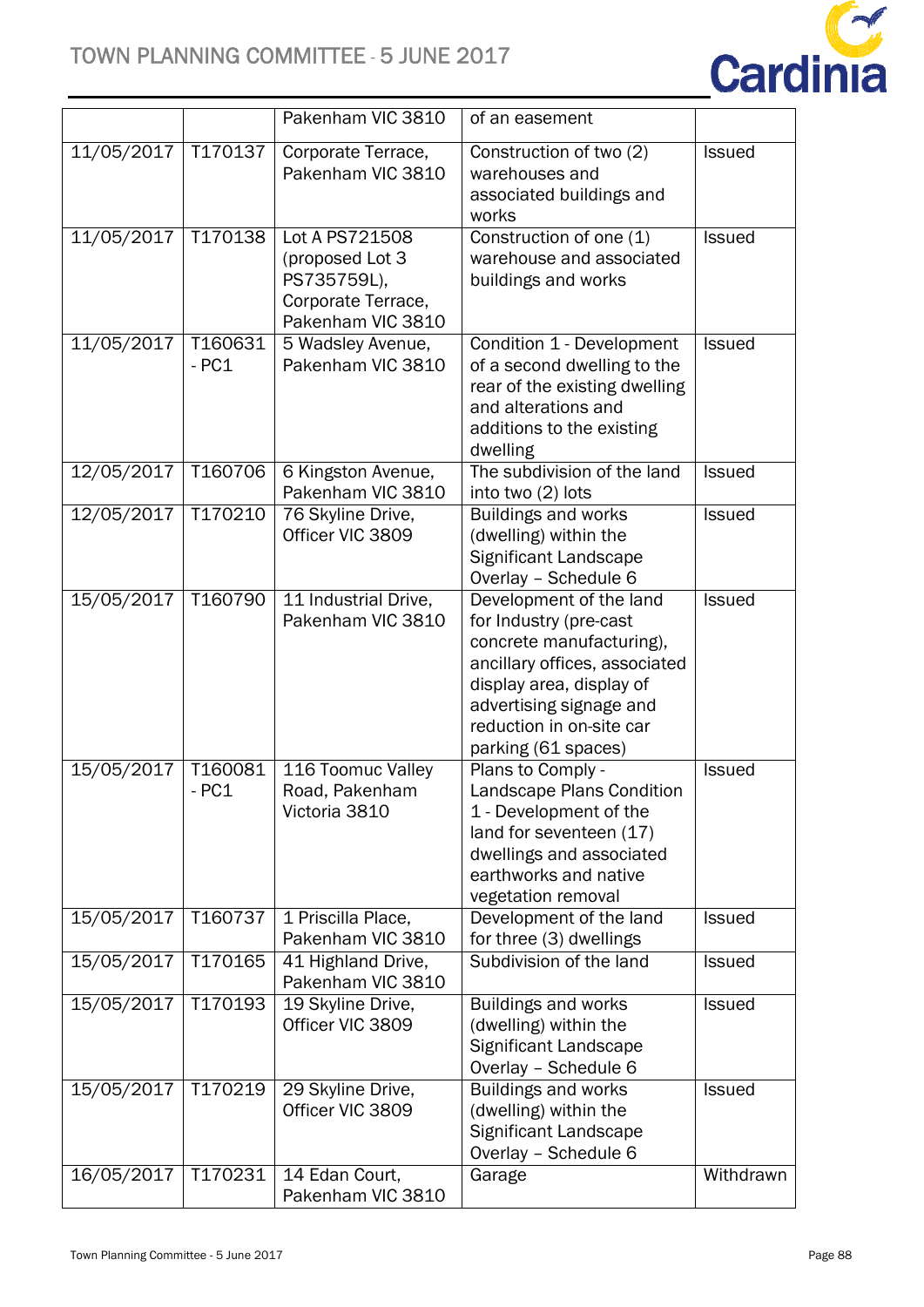

| 18/05/2017       | T170169   | 104-106 Princes<br>Highway, Pakenham | <b>Buildings and works</b><br>associated with existing | <b>Issued</b>   |
|------------------|-----------|--------------------------------------|--------------------------------------------------------|-----------------|
|                  |           | <b>VIC 3810</b>                      | food and drink premises                                |                 |
|                  |           |                                      | and alteration to existing                             |                 |
|                  |           |                                      | advertising signage.                                   |                 |
| 19/05/2017       | T160235   | 7 Thomas Street,                     | Condition 1 - Development                              | <b>Issued</b>   |
|                  | $-PC1$    | Pakenham VIC 3810                    | of the land for three (3)                              |                 |
|                  |           |                                      | dwellings on a lot                                     |                 |
| <b>Port Ward</b> |           |                                      |                                                        |                 |
|                  | Permit    |                                      |                                                        | <b>The</b>      |
| Date             | <b>No</b> | Location                             | <b>The Proposal</b>                                    | <b>Decision</b> |
| 13/04/2017       | T160385   | 6 Carnarvon Street,                  | Subdivision of the land into                           | <b>Issued</b>   |
|                  |           | Lang Lang VIC 3984                   | two $(2)$ lots                                         |                 |
| 13/04/2017       | T160551   | 31 Home Road, Nar                    | Subdivision of the land into                           | <b>Issued</b>   |
|                  |           | Nar Goon VIC 3812                    | two $(2)$ lots                                         |                 |
| 13/04/2017       | T160719   | 35 Mulcare Street,                   | Development of the land                                | <b>NOD</b>      |
|                  |           | Nar Nar Goon VIC                     | for an outbuilding (shed)                              |                 |
|                  |           | 3812                                 |                                                        |                 |
| 13/04/2017       | T160803   | 15 Baranbali Road,                   | Extensions to an existing                              | <b>Issued</b>   |
|                  |           | Maryknoll VIC 3812                   | dwelling                                               |                 |
| 13/04/2017       | T170001   | 75 Nine Mile Road,                   | Development of the land                                | <b>Issued</b>   |
|                  |           | Tynong VIC 3813                      | for an extension to an                                 |                 |
|                  |           |                                      | existing store and a canopy                            |                 |
|                  |           |                                      | over the car park.                                     |                 |
| 20/04/2017       | T160287   | 50 Wallaby Court,                    | The development of the                                 | Withdrawn       |
|                  |           | <b>Garfield North VIC</b>            | land for a dwelling and                                |                 |
|                  |           | 3814                                 | outbuilding                                            |                 |
| 20/04/2017       | T160583   | 70 Trevor Road, Nar                  | Earthworks for a dam and                               | <b>Issued</b>   |
|                  |           | Nar Goon North VIC                   | associated removal of eight                            |                 |
|                  |           | 3812                                 | (8) native trees                                       |                 |
| 26/04/2017       | T160130   | 46 Ryan Road,<br>Pakenham VIC 3810   | Subdivision of the land into                           | <b>Issued</b>   |
|                  |           |                                      | two (2) lots and variation of                          |                 |
| 27/04/2017       | T150142   | 34 A`Beckett Road,                   | a restrictive covenant<br>Plans to Comply - Condition  | <b>Issued</b>   |
|                  | $-PC3$    | Bunyip Victoria 3815                 | 10 of the Planning Permit -                            |                 |
|                  |           |                                      | T150142-1 - Subdivision of                             |                 |
|                  |           |                                      | the land into two (2) lots                             |                 |
|                  |           |                                      | and vegetation removal.                                |                 |
| 27/04/2017       | T150173   | 7 Nar Nar Goon-                      | Plans to Comply -                                      | <b>Issued</b>   |
|                  | $-PC2$    | Longwarry Road,                      | Landscape Plans                                        |                 |
|                  |           | Garfield Victoria                    | Construction of a second                               |                 |
|                  |           | 3814                                 | dwelling on a lot within the                           |                 |
|                  |           |                                      | <b>General Residential Zone</b>                        |                 |
|                  |           |                                      | and building and works                                 |                 |
|                  |           |                                      | within the Land Subject to                             |                 |
|                  |           |                                      | <b>Inundation Overlay</b>                              |                 |
| 28/04/2017       | T150603   | 49 Tynong Road,                      | Earthworks associated with                             | <b>Issued</b>   |
|                  |           | Tynong Victoria 3813                 | agriculture and the                                    |                 |
|                  |           |                                      | construction of a dam and                              |                 |
|                  |           |                                      | removal of native                                      |                 |
|                  |           |                                      | vegetation                                             |                 |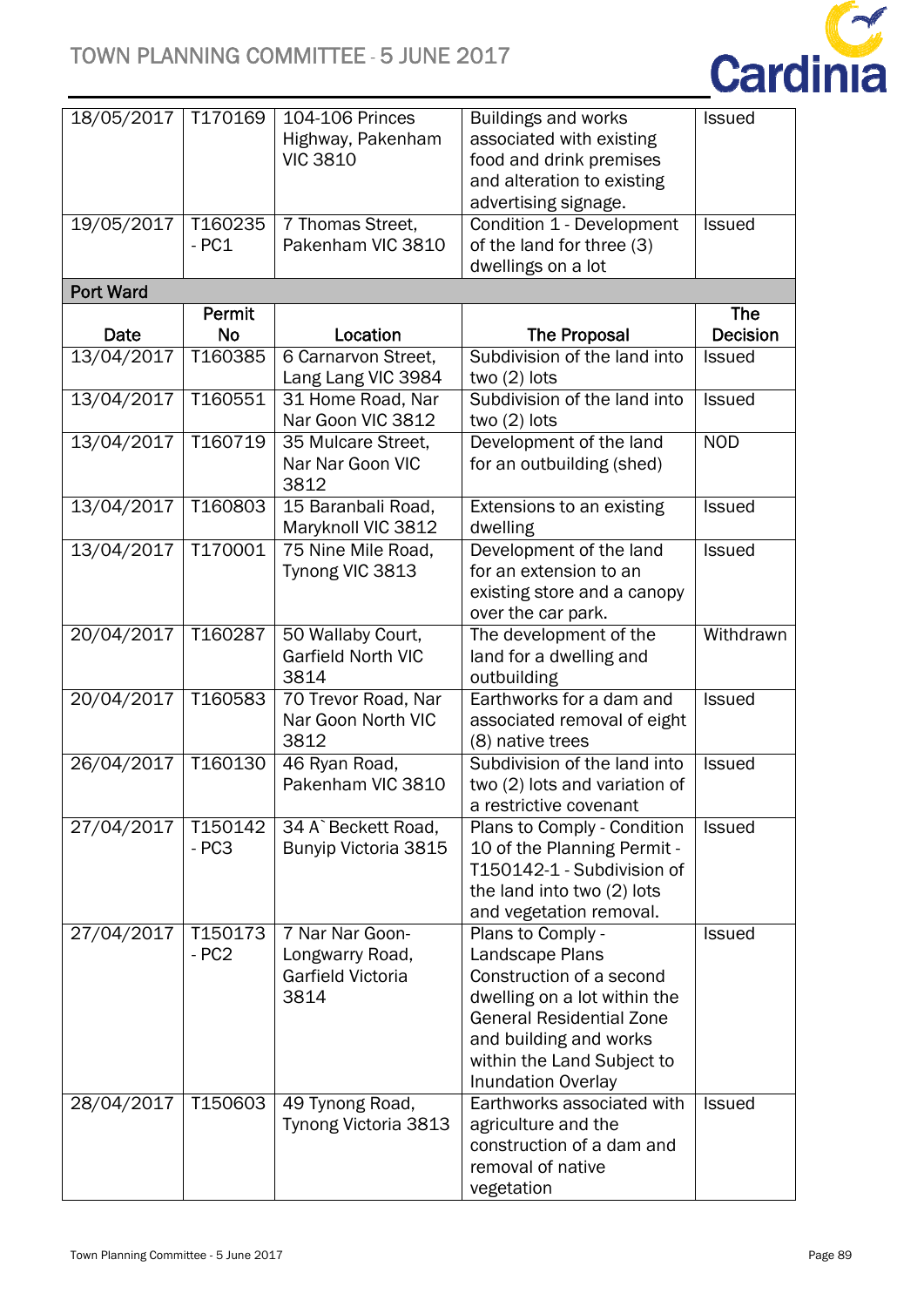

| 1/05/2017  | T160279<br>$-PC1$ | 2A Latta Road, Nar<br>Nar Goon VIC 3812                   | Section 173 Agreement -<br>Subdivision of the land into<br>two (2) lots and associated<br>vegetation removal/lopping                                                                                     | <b>Issued</b> |
|------------|-------------------|-----------------------------------------------------------|----------------------------------------------------------------------------------------------------------------------------------------------------------------------------------------------------------|---------------|
| 2/05/2017  | T110133<br>$-PC1$ | 75 Island Road,<br>Kooweerup Victoria<br>3981             | Use & development of the<br>land for constructing a<br>dwelling & two (2)<br>outbuilding, one to be used<br>as stables & one (1) to be<br>used as machinery storage                                      | <b>Issued</b> |
| 2/05/2017  | T130739<br>$-PC1$ | 1735 Gembrook-<br>Tonimbuk Road,<br>Tonimbuk VIC 3815     | T130739 PC - Plans to<br>Comply for Condition 11                                                                                                                                                         | <b>Issued</b> |
| 2/05/2017  | T160474<br>$-PC1$ | 494 Eleven Mile<br>Road, Cora Lynn VIC<br>3814            | Use and development of<br>the land for a dwelling and<br>outbuilding for rural<br>industry (Artisan Distillery)<br>and associated works.                                                                 | <b>Issued</b> |
| 2/05/2017  | T160665<br>$-PC1$ | 38 James Street,<br>Lang Lang VIC 3984                    | Condition 1 - Development<br>of a dwelling to the rear of<br>the existing dwelling and<br>alterations and additions to<br>the existing dwelling                                                          | <b>Issued</b> |
| 2/05/2017  | T160717<br>$-PC1$ | 175 Fechner Road,<br>Koo Wee Rup VIC<br>3981              | Plans to Comply -<br>Development of the land<br>for a building associated<br>with agriculture (hay store)                                                                                                | <b>Issued</b> |
| 3/05/2017  | T110712<br>$-PC2$ | 555 Railway Avenue,<br>Garfield Victoria<br>3814          | Section 173 Agreement -<br>Multi lot residential<br>subdivision and removal of<br>native vegetation and the<br>approval of a development<br>plan - Part schedule 6.                                      | <b>Issued</b> |
| 4/05/2017  | T170149           | 7-9 Nar Nar Goon<br>Road, Nar Nar Goon<br><b>VIC 3812</b> | Boundary Realignment to<br>give access to Lot 1.                                                                                                                                                         | Withdrawn     |
| 8/05/2017  | T160687           | 18 Dixons Road,<br>Cardinia VIC 3978                      | Development of the land<br>for a dwelling extension<br>and removal of (1) one tree                                                                                                                       | <b>Issued</b> |
| 9/05/2017  | T140745<br>$-PC3$ | 14 Barker Road,<br>Garfield Victoria<br>3814              | Plans to Comply - PC -<br>Condition 10 and Condition<br>32 of T140745 -<br>Restriction for approval<br>(S16/169Multi lot<br>subdivision, creation of<br>easement and the removal<br>of native vegetation | <b>Issued</b> |
| 9/05/2017  | T170134           | Corporate Terrace,<br>Pakenham VIC 3810                   | Construction of six (6)<br>warehouses and<br>associated buildings and<br>works                                                                                                                           | <b>Issued</b> |
| 10/05/2017 | T170089           | 675 Bessie Creek                                          | Alterations and additions to                                                                                                                                                                             | <b>Issued</b> |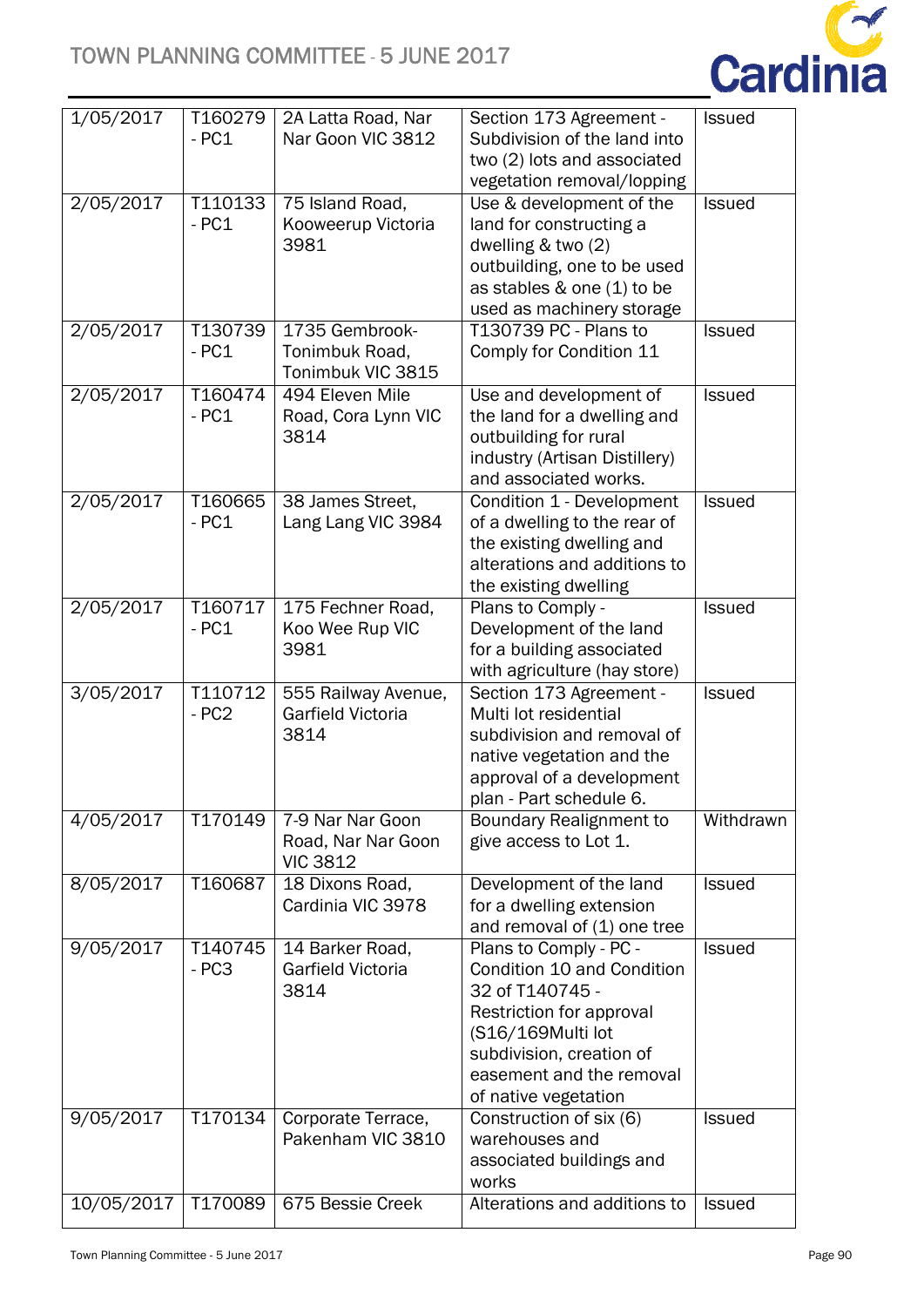

|                      |                      | Road, Nar Nar Goon<br>North VIC 3812                          | an existing dwelling                                                                                                                                                                                                 |               |
|----------------------|----------------------|---------------------------------------------------------------|----------------------------------------------------------------------------------------------------------------------------------------------------------------------------------------------------------------------|---------------|
| 11/05/2017           | T970402<br>- 1       | 455 Westernport Rd,<br>Lang Lang Victoria<br>3984             | Amendments to planning<br>permit T970402 and the<br>endorsed plans to allow for<br>the use and development<br>of a dwelling and the<br>deletion of condition 5                                                       | Refused       |
| 12/05/2017           | T <sub>1607</sub> 28 | 2485 Ballarto Road,<br>Cardinia VIC 3978                      | <b>Restricted Place of</b><br>Assembly with Dwelling and<br>B&B                                                                                                                                                      | <b>Issued</b> |
| 12/05/2017           | T170062              | 2 Ravendene Court,<br>Maryknoll VIC 3812                      | Construction of an<br>outbuilding                                                                                                                                                                                    | <b>Issued</b> |
| 12/05/2017           | T170204              | 270 Cardinia Road,<br><b>Officer South VIC</b><br>3809        | Buildings and works (shed)<br>associated with agriculture<br>within 100m of a waterway                                                                                                                               | Issued        |
| 15/05/2017           | T150180<br>$-PC2$    | 170 McDonalds<br>Track, Lang Lang<br>Victoria 3984            | Subdivision of the land                                                                                                                                                                                              | Issued        |
| 15/05/2017           | T160493<br>$-PC1$    | 4 Kerry Place,<br>Garfield VIC 3814                           | Subdivision of the land into<br>six (6) lots and creation of<br>common property                                                                                                                                      | <b>Issued</b> |
| 15/05/2017           | T160831              | 1115 Manks Road,<br>Dalmore VIC 3981                          | Construction of a building<br>associated with agriculture<br>(crop raising)                                                                                                                                          | <b>Issued</b> |
| 16/05/2017           | T110314<br>$-1$      | 36 Bunyip-Modella<br>Rd, Bunyip Victoria<br>3815              | The development of the<br>land for a self storage<br>facility and native<br>vegetation removal                                                                                                                       | <b>NOD</b>    |
| 16/05/2017           | T170091              | 330 Garfield North<br>Road, Garfield North<br><b>VIC 3814</b> | Construction of an<br>outbuilding and associated<br>earthworks                                                                                                                                                       | <b>Issued</b> |
| 17/05/2017   T160829 |                      | 39 Cameron Way,<br>Pakenham VIC 3810                          | Construction of a second<br>dwelling at the rear of the<br>existing dwelling and<br>alterations and additions to<br>the existing dwelling                                                                            | <b>Issued</b> |
| 18/05/2017           | T160244<br>$-PC1$    | 24 Hope Street,<br>Bunyip VIC 3815                            | Plans to Comply -<br>Landscape Plans -<br>Condition 1 - Development<br>of the land for an<br>additional dwelling                                                                                                     | <b>Issued</b> |
| 18/05/2017           | T160446              | 69 Nar Nar Goon<br>Road, Nar Nar Goon<br><b>VIC 3812</b>      | Use of the land for Industry<br>(manufacturing of portable<br>buildings) and<br>manufacturing sales,<br>display of business<br>identification signage and<br>altering access to a road in<br>a Road Zone Category 1. | <b>Issued</b> |
| 18/05/2017           | T160845<br>$-PC1$    | 109 Hall Road,<br>Pakenham South VIC                          | Use and development of<br>the land for a dwelling and                                                                                                                                                                | <b>Issued</b> |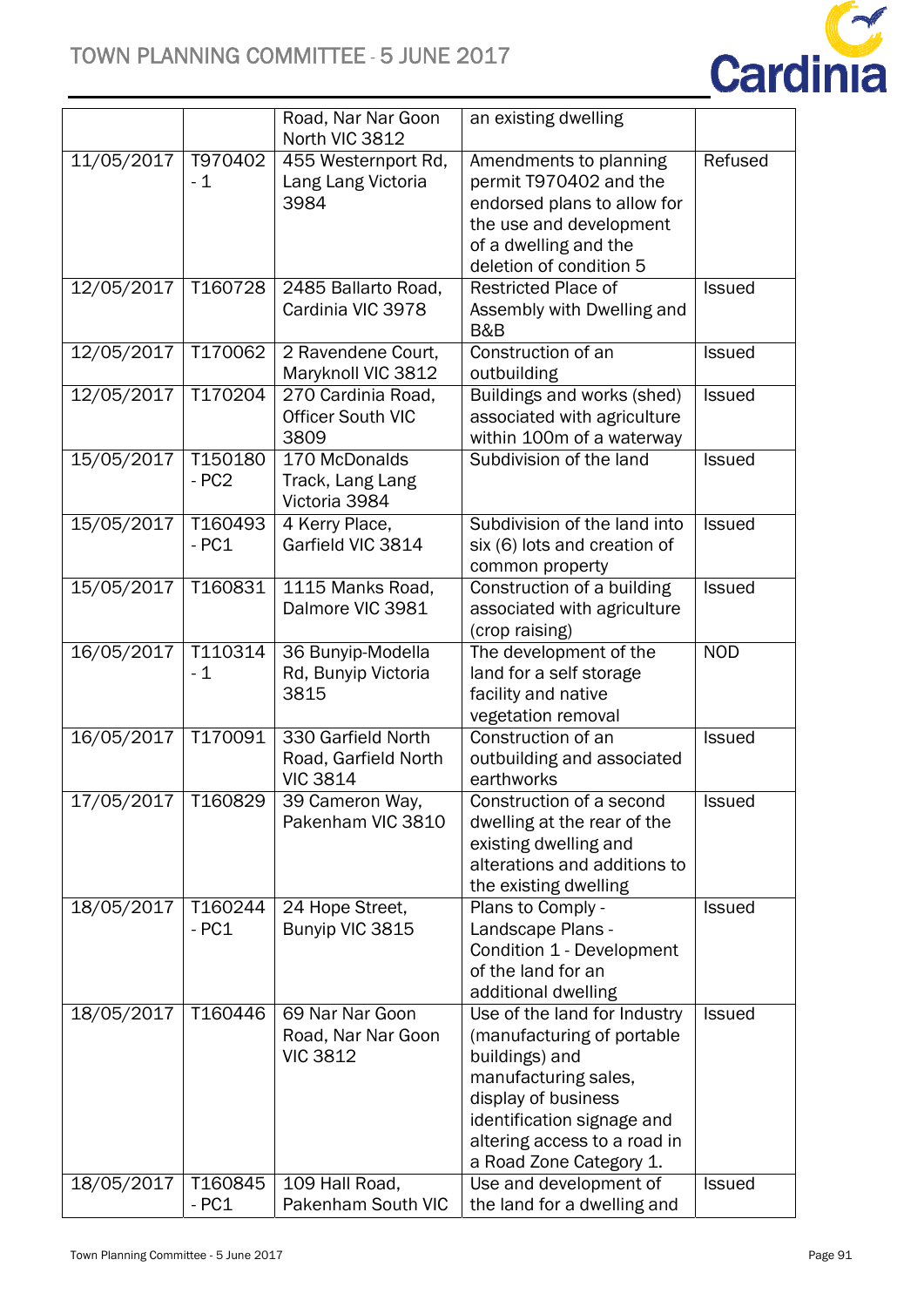

|                    |                      | 3810                                                                | outbuilding                                                                                          |                                  |
|--------------------|----------------------|---------------------------------------------------------------------|------------------------------------------------------------------------------------------------------|----------------------------------|
| 19/05/2017         | T170136              | 180 Monomeith<br>Road, Monomeith VIC<br>3984                        | Use and development of<br>the land for a dwelling and<br>horse stables and<br>earthworks             | <b>Issued</b>                    |
| <b>Ranges Ward</b> |                      |                                                                     |                                                                                                      |                                  |
|                    | Permit               |                                                                     |                                                                                                      | <b>The</b>                       |
| Date<br>13/04/2017 | <b>No</b><br>T160219 | Location<br>26 Whiteside Road,                                      | <b>The Proposal</b><br>Subdivision of the land into                                                  | <b>Decision</b><br><b>Issued</b> |
|                    | $-1$                 | Officer VIC 3809                                                    | two $(2)$ lots                                                                                       |                                  |
| 13/04/2017         | T160791              | 28 Kings Road,<br>Emerald VIC 3782                                  | Development of the land<br>for a dwelling                                                            | Issued                           |
| 13/04/2017         | T160788              | Beenak East Road,<br>Gembrook VIC 3783                              | Development of a minor<br>utility installation and<br>associated works                               | Issued                           |
| 13/04/2017         | T160798              | 20 St Georges Road,<br><b>Beaconsfield Upper</b><br><b>VIC 3808</b> | Subdivision of the land in<br>to two (2) lots                                                        | Issued                           |
| 18/04/2017         | T160806              | 9 Paternoster Road,<br>Cockatoo VIC 3781                            | Construction of an<br>Outbuilding                                                                    | Lapsed                           |
| 19/04/2017         | T160298              | 25 Maisey Road,<br>Gembrook VIC 3783                                | Development of the land<br>for a dwelling extension<br>and outbuilding                               | Issued                           |
| 20/04/2017         | T160579<br>$-PC1$    | Clematis Park Road,<br><b>CLEMATIS VIC 3782</b>                     | Section 173 Agreement -<br>Buildings and works for the<br>construction of a covered<br>horse arena   | Issued                           |
| 20/04/2017         | T170214              | 46 Springs Street,<br>Cockatoo VIC 3781                             | Amendment to T160730                                                                                 | Withdrawn                        |
| 24/04/2017         | T140045<br>$-1$      | 155 Thewlis Road,<br>Pakenham VIC 3810                              | Development of the land<br>for an outbuilding                                                        | <b>Issued</b>                    |
| 24/04/2017         | T160822              | 205 Huxtable Road,<br>Pakenham Upper VIC<br>3810                    | Development of the land<br>for an outbuilding and<br>associated earthworks                           | Issued                           |
| 24/04/2017         | T170042              | 115-117 Old Princes<br>Highway,<br><b>Beaconsfield VIC</b><br>3807  | Construction of an<br>outbuilding                                                                    | <b>Issued</b>                    |
| 24/04/2017         | T170158              | 21 Fulton Street,<br>Officer VIC 3809                               | Development of a single<br>dwelling on a lot less than<br>300 square metres                          | <b>Issued</b>                    |
| 26/04/2017         | T160751              | 38 Portchester<br>Boulevard,<br><b>Beaconsfield VIC</b><br>3807     | Subdivision of the land into<br>two $(2)$ lots                                                       | <b>Issued</b>                    |
| 26/04/2017         | T170029              | 7 Eastbourne<br>Crescent, Officer VIC<br>3809                       | <b>Buildings and works</b><br>(dwelling) within the<br>Significant Landscape<br>Overlay - Schedule 6 | <b>Issued</b>                    |
| 26/04/2017         | T170155              | 130 Kenilworth<br>Avenue, Beaconsfield                              | Development of the land<br>for an outbuilding (garage)                                               | <b>Issued</b>                    |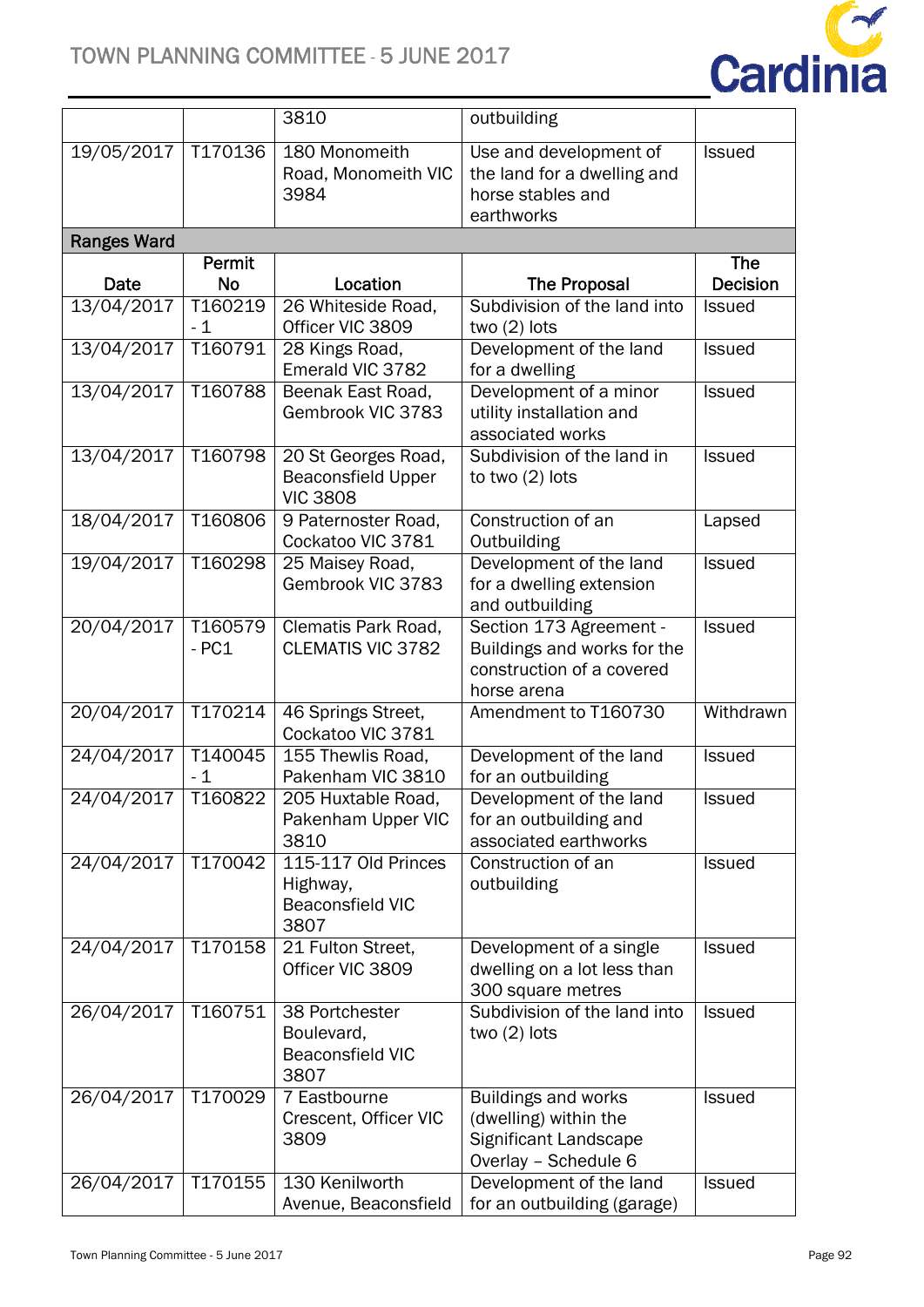

|            |                     | <b>VIC 3807</b>                                                             | outside the building<br>envelope                                                                                                                             |               |
|------------|---------------------|-----------------------------------------------------------------------------|--------------------------------------------------------------------------------------------------------------------------------------------------------------|---------------|
| 26/04/2017 | T170172             | 69 Skyline Drive,<br>Officer VIC 3809                                       | <b>Buildings and works</b><br>(dwelling) within a<br>Significant Landscape<br>Overlay SLO6                                                                   | <b>Issued</b> |
| 27/04/2017 | T160747<br>$-PC1$   | 519 O'Neil Road,<br><b>Beaconsfield VIC</b><br>3807                         | Condition 1 - Construction<br>of an Outbuilding                                                                                                              | <b>Issued</b> |
| 27/04/2017 | T170100             | 8 Beaconsfield<br>Avenue, Beaconsfield<br><b>VIC 3807</b>                   | Development of the land<br>for a verandah                                                                                                                    | <b>Issued</b> |
| 28/04/2017 | T170028             | 16 Haylock Avenue,<br>Cockatoo VIC 3781                                     | Development of the land<br>for a dwelling and<br>vegetation removal                                                                                          | <b>Issued</b> |
| 2/05/2017  | T120304<br>$-PC1$   | 20 Margaret Rd,<br>Avonsleigh Victoria<br>3782                              | Plans to Comply - Planting<br>Plan - The development of<br>the land for an outbuilding<br>with a reduced setback.<br>and the removal of native<br>vegetation | <b>Issued</b> |
| 2/05/2017  | T140546<br>$-PC2$   | 74 Marks Lane,<br><b>Emerald Victoria</b><br>3782                           | Plans to Comply - Offset<br>Management Plan -<br>Removal of one (1) tree                                                                                     | Issued        |
| 2/05/2017  | T160605             | 19 Station Road,<br>Gembrook VIC 3783                                       | Three (3) lot subdivision                                                                                                                                    | <b>NOD</b>    |
| 2/05/2017  | T160651<br>$-PC1$   | 54 Fairway Road,<br>Emerald VIC 3782                                        | Construction of an<br>outbuilding                                                                                                                            | Issued        |
| 2/05/2017  | T <sub>160713</sub> | 335 Beaconsfield-<br><b>Emerald Road, Guys</b><br>Hill VIC 3807             | Use and development of<br>the land for a<br>Telecommunications<br>Facility                                                                                   | <b>Issued</b> |
| 2/05/2017  |                     | T160796 74-76 Main Street,<br>Gembrook VIC 3783                             | Use of the land for a<br>restricted recreation facility<br>(Gym)                                                                                             | <b>ISSUED</b> |
| 2/05/2017  | T160798<br>$-PC1$   | 20 St Georges Road,<br><b>Beaconsfield Upper</b><br><b>VIC 3808</b>         | Subdivision of the land in<br>to two (2) lots                                                                                                                | <b>Issued</b> |
| 3/05/2017  | T160720             | 15 Belgrave Avenue,<br>Cockatoo VIC 3781                                    | Development of the land<br>for a dwelling and<br>associated earthworks, and<br>vegetation removal                                                            | <b>Issued</b> |
| 4/05/2017  | T150760<br>$-PC2$   | 2973 Gembrook-<br><b>Launching Place</b><br>Road, Gembrook<br>Victoria 3783 | Plans to Comply - Sec 173 -<br>Two (2) lot subdivision                                                                                                       | Issued        |
| 4/05/2017  | T160600             | 360 Princes Highway,<br>Officer VIC 3809                                    | Development of the land<br>for twenty-one (21)<br>dwellings and associated<br>works                                                                          | Refused       |
| 8/05/2017  | T160289             | 432 Princes Highway,<br>Officer VIC 3809                                    | Development of the land<br>for a commercial building                                                                                                         | Lapsed        |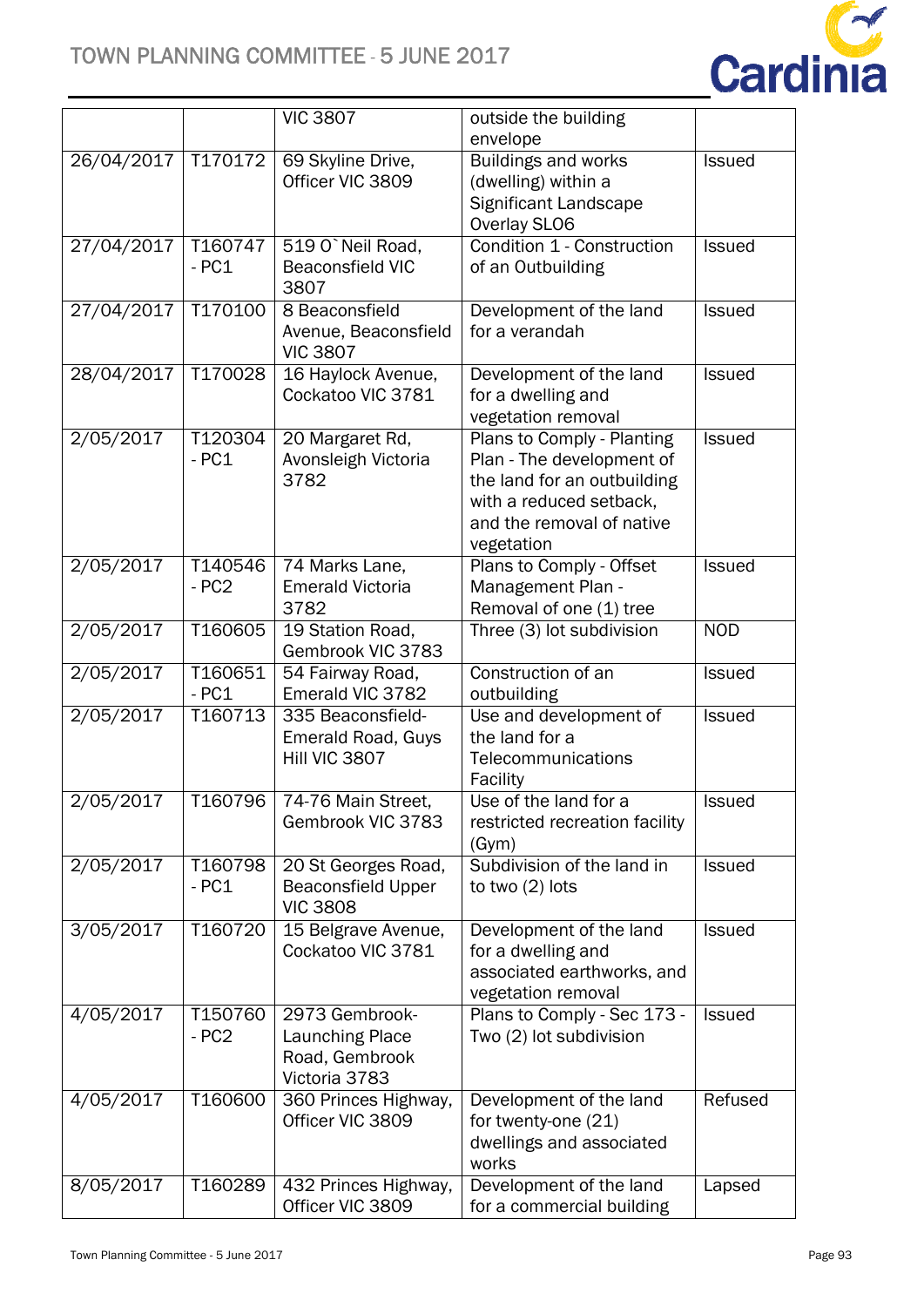# TOWN PLANNING COMMITTEE - 5 JUNE 2017



|            |                   |                                                                    | with on site car parking                                                                                                                                                                                                                                                                               |               |
|------------|-------------------|--------------------------------------------------------------------|--------------------------------------------------------------------------------------------------------------------------------------------------------------------------------------------------------------------------------------------------------------------------------------------------------|---------------|
| 8/05/2017  | T160291           | 68-72 Main Street,<br>Gembrook VIC 3783                            | Construction of two (2)<br>shops and associated car<br>parking; Use and<br>construction of six (6)<br>dwellings and associated<br>earthworks; Re-subdivision<br>of the land into two (2) lots;<br>Creation of access to a<br>Road Zone Category 1;<br>Waiver of requirements of<br><b>Clause 52.07</b> | <b>NOD</b>    |
| 8/05/2017  | T160541           | Brisbanes Road,<br>COCKATOO VIC 3781                               | Re-subdivision of land in to<br>two (2) lots (boundary re-<br>alignment)                                                                                                                                                                                                                               | <b>Issued</b> |
| 8/05/2017  | T160638<br>$-PC1$ | 2 Sutherland Road,<br><b>Beaconsfield Upper</b><br><b>VIC 3808</b> | Condition 1 - Development<br>of the land for an<br>outbuilding, vegetation<br>removal and associated<br>works                                                                                                                                                                                          | Issued        |
| 8/05/2017  | T160826           | 5 Boyd Road,<br>Gembrook VIC 3783                                  | Development of the land<br>for an outbuilding                                                                                                                                                                                                                                                          | <b>Issued</b> |
| 8/05/2017  | T170016           | 20 Stone Road<br>North, Gembrook VIC<br>3783                       | The development of the<br>land for alteration and<br>additions to an existing<br>dwelling                                                                                                                                                                                                              | Issued        |
| 8/05/2017  | T170121           | 9 Turquoise Walk,<br>Officer VIC 3809                              | Construction of a dwelling<br>on a lot less than 300sqm                                                                                                                                                                                                                                                | Issued        |
| 8/05/2017  | T170122           | 7 Turquoise Walk,<br>Officer VIC 3809                              | Construction of a dwelling<br>on a lot less than 300sqm                                                                                                                                                                                                                                                | <b>Issued</b> |
| 8/05/2017  | T170123           | 13 Turquoise Walk,<br>Officer VIC 3809                             | Construction of a dwelling<br>on a lot less than 300sqm.                                                                                                                                                                                                                                               | Issued        |
| 8/05/2017  | T170124           | 3 Turquoise Walk,<br>Officer VIC 3809                              | Construction of a dwelling<br>on a lot less than 300sqm.                                                                                                                                                                                                                                               | <b>Issued</b> |
| 9/05/2017  | T160856           | 8 Westlands Road,<br>Emerald VIC 3782                              | Development of the land<br>for a replacement dwelling                                                                                                                                                                                                                                                  | <b>Issued</b> |
| 9/05/2017  | T170140           | 73 First Avenue,<br>Cockatoo VIC 3781                              | <b>Buildings and works</b><br>associated with an<br>outbuilding (within 5<br>metres of a side boundary)                                                                                                                                                                                                | <b>Issued</b> |
| 9/05/2017  | T170190           | 368 O`Neil Road,<br>Officer VIC 3809                               | Addition to existing single<br>storey dwelling.                                                                                                                                                                                                                                                        | Withdrawn     |
| 11/05/2017 | T160568<br>$-1$   | 40 Ure Road,<br>Gembrook VIC 3783                                  | Use and development of<br>the land for a dwelling,<br>carport and outbuilding                                                                                                                                                                                                                          | Withdrawn     |
| 11/05/2017 | T160730<br>$-1$   | 46 Springs Street,<br>Cockatoo VIC 3781                            | Amendment to Planning<br>Permit T160730 (deletion<br>of conditions 3 and 4) and<br><b>Corrections to Planning</b><br>Permit T160730 (deletion<br>of condition 2 and<br>corrections to permit                                                                                                           | <b>Issued</b> |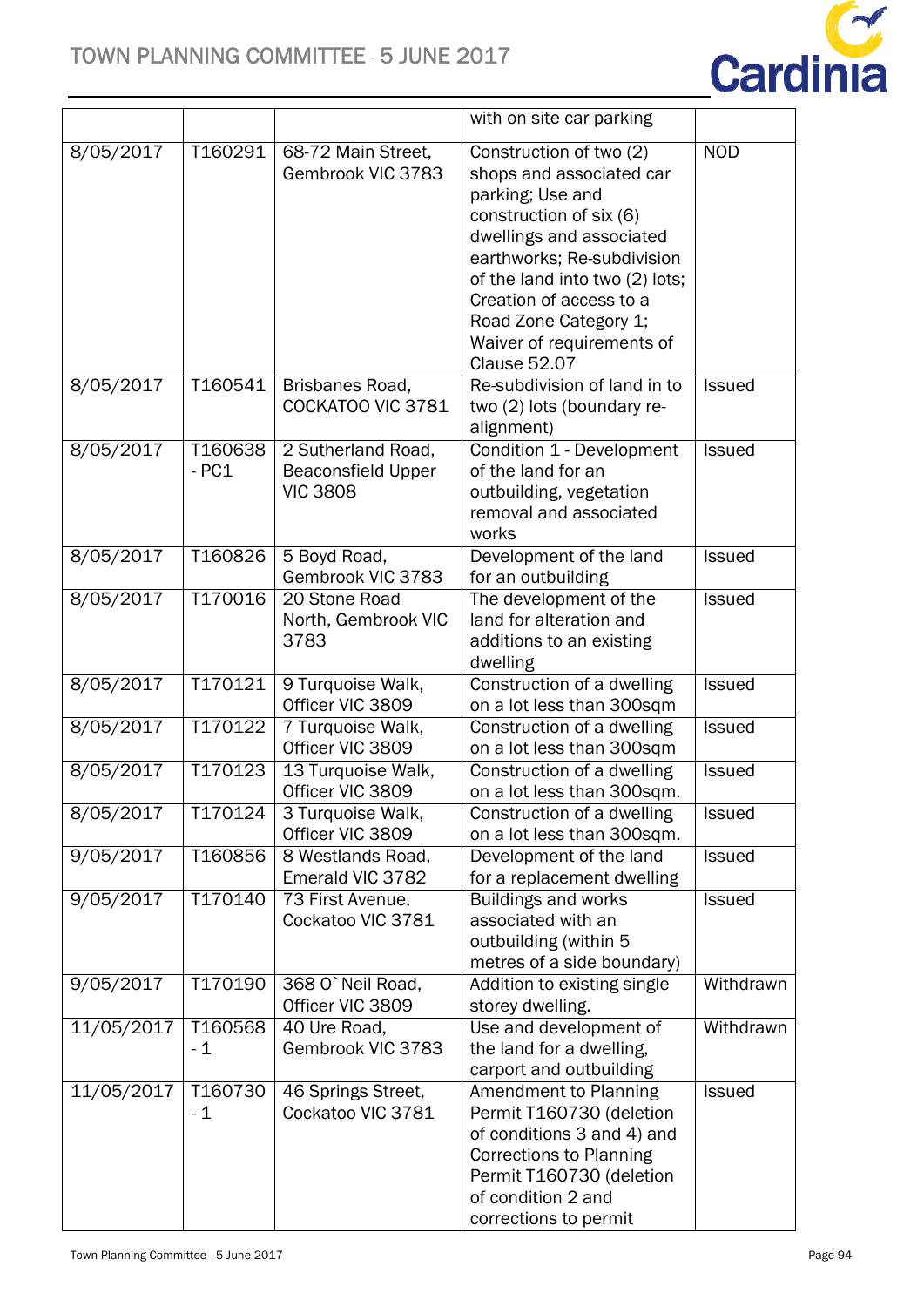

|            |                   |                                                                               | preamble and condition 9)                                                                                                                                 |               |
|------------|-------------------|-------------------------------------------------------------------------------|-----------------------------------------------------------------------------------------------------------------------------------------------------------|---------------|
|            |                   |                                                                               |                                                                                                                                                           |               |
| 11/05/2017 | T170083           | 161-163 Stoney<br>Creek Road,<br><b>Beaconsfield Upper</b><br><b>VIC 3808</b> | Alterations and Additions to<br>an existing dwelling                                                                                                      | <b>Issued</b> |
| 11/05/2017 | T170212           | 15 Station Road,<br>Gembrook VIC 3783                                         | Buildings and works for a<br>dwelling within the<br>Significant Landscape<br>Overlay - Schedule 1 and<br>outside of the building<br>envelope              | Withdrawn     |
| 12/05/2017 | T140627<br>$-PC5$ | 70 Whiteside Road,<br>Officer Victoria 3809                                   | Subdivision of the land and<br>removal of native<br>vegetation                                                                                            | <b>Issued</b> |
| 12/05/2017 | T160782<br>$-PC1$ | 1475 Pakenham<br>Road, Mount Burnett<br><b>VIC 3781</b>                       | Condition 1 - Alterations<br>and additions to an existing<br>dwelling, relocation of an<br>existing outbuilding and<br>removal of vegetation              | <b>Issued</b> |
| 12/05/2017 | T160844           | 6 Gum Street,<br>Cockatoo VIC 3781                                            | Construction of an<br>outbuilding, associated<br>earthworks and removal of<br>one $(1)$ tree                                                              | <b>Issued</b> |
| 15/05/2017 | T160180<br>$-1$   | 13 Goff Street,<br><b>Beaconsfield VIC</b><br>3807                            | Subdivision of the land into<br>two $(2)$ lots                                                                                                            | Is sued       |
| 15/05/2017 | T170104           | 32 McMullen Road,<br>Officer VIC 3809                                         | Two lot subdivision,<br>removal of supply of water<br>and drainage easements,<br>creation of drainage<br>reserve and creation of<br>carriageway easements | <b>Issued</b> |
| 15/05/2017 | T170117           | 10 Valley Drive,<br><b>Beaconsfield Upper</b><br><b>VIC 3808</b>              | Development of the land<br>for an outbuilding                                                                                                             | <b>Issued</b> |
| 15/05/2017 | T170154           | 10 Gum Street,<br>Cockatoo VIC 3781                                           | Alterations and additions to<br>an existing dwelling                                                                                                      | <b>Issued</b> |
| 16/05/2017 | T160345<br>$-2$   | 23-25 Salisbury<br>Road, Beaconsfield<br>Upper VIC 3808                       | Development of the land<br>for an outbuilding,<br>retaining walls, associated<br>earthworks and vegetation<br>removal                                     | <b>Issued</b> |
| 16/05/2017 | T160741           | 230 Telegraph Road,<br><b>Beaconsfield Upper</b><br><b>VIC 3808</b>           | Alterations and additions to<br>the existing dwelling and<br>construction of an<br>outbuilding                                                            | <b>Issued</b> |
| 18/05/2017 | T170070           | 855 Pakenham<br>Road, Pakenham<br>Upper VIC 3810                              | Alterations and additions to<br>an existing dwelling                                                                                                      | <b>Issued</b> |
| 18/05/2017 | T170263           | 50 Hopetoun Road,                                                             | Not within Cardinia.                                                                                                                                      | Withdrawn     |